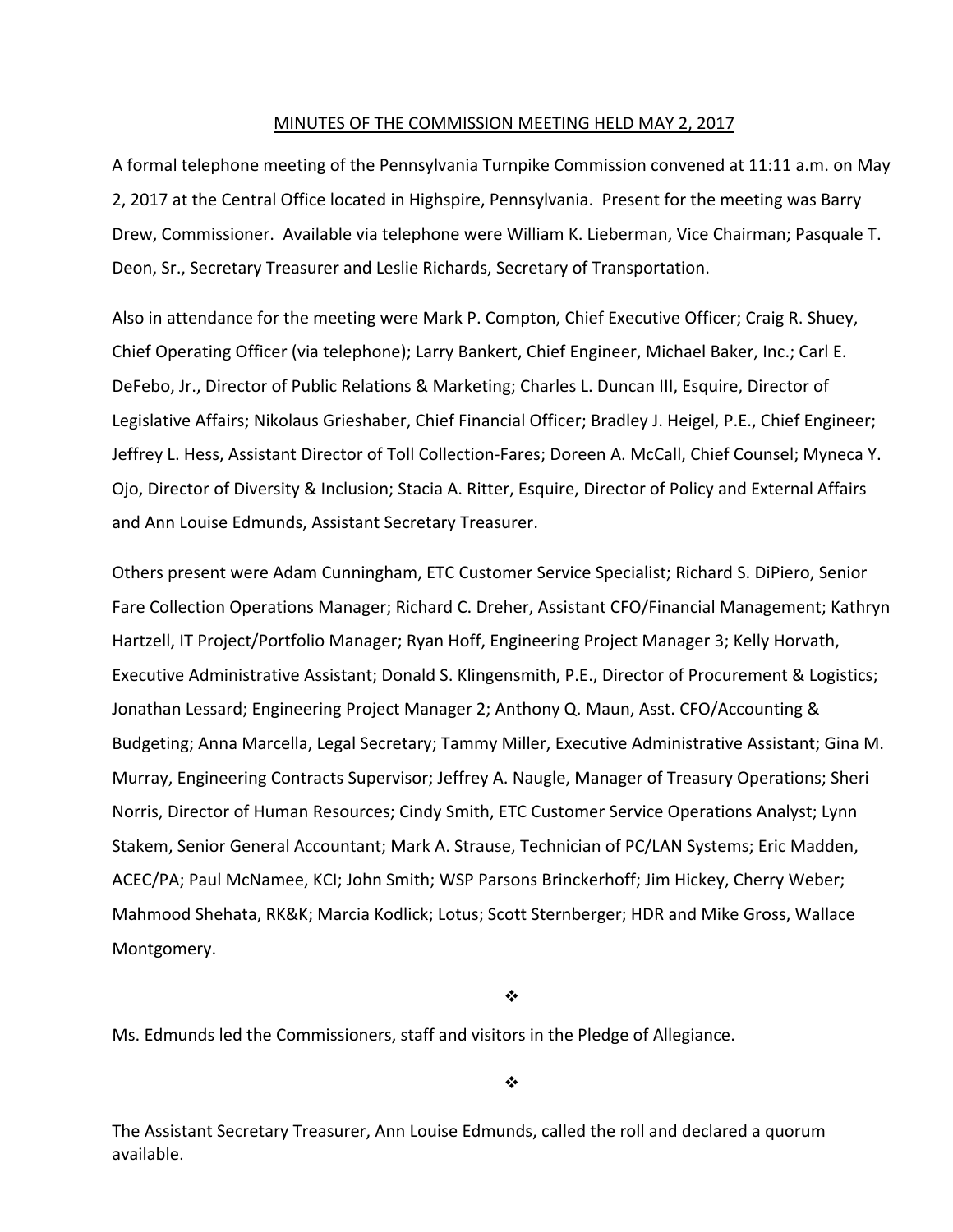❖

## SUNSHINE ANNOUNCEMENT

The Commissioners met in Executive Session prior to today's Formal Agenda Session to consider matters of Personnel, which included a reorganization, terminations, performance incentives, new hires and vacancies.

The Commissioners also engaged in non‐deliberative informational discussions regarding various actions and matters, which have been approved at previous public meetings.

❖

#### PUBLIC COMMENT

Ms. Edmunds: The public is welcome to address the Commission regarding items listed on the Agenda or other items not listed on the Agenda that are within the Commission's authority or control.

In order to conduct an orderly and effective meeting, all persons wishing to address the Commission should have signed in a requested time to speak. If you have not done so, you are invited to do so at this time.

There were no requests to address the Commission.

 $\frac{1}{2}$ 

## MINUTES OF THE MEETING

Motion‐That the Minutes of the meeting held April 18, 2017 be approved and filed as submitted ‐were made by Commissioner Deon, seconded by Commissioner Drew, and passed unanimously.

 $\cdot$ 

#### COMMUNICATIONS

Motion‐That the Commission approves the memo received from the Chief Counsel–was made by Commissioner Deon, seconded by Commissioner Drew, and passed unanimously.

❖

#### PERSONNEL

Motion‐That the Commission approves the Personnel as amended‐was made by Commissioner Deon, seconded by Commissioner Drew, and passed unanimously.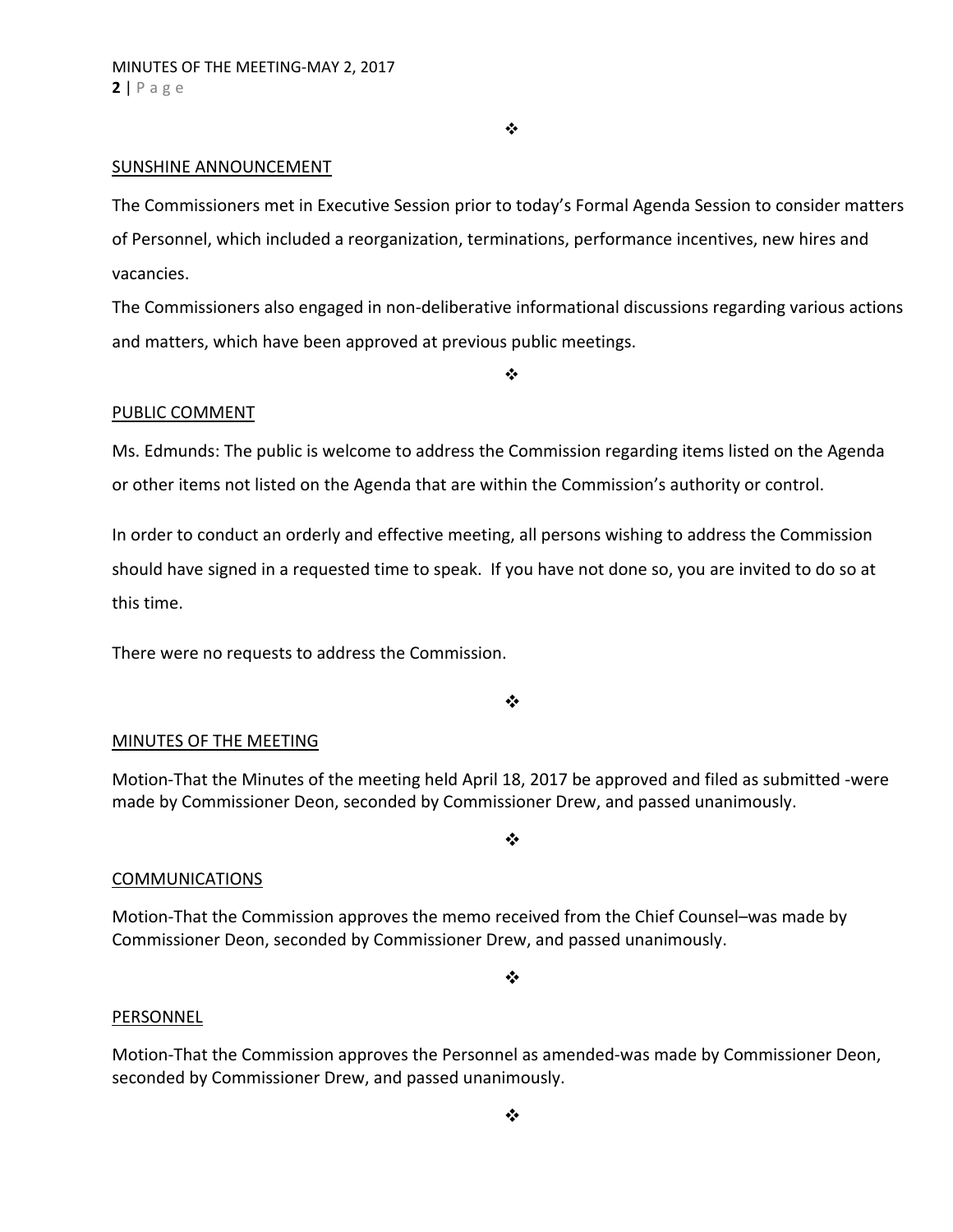MINUTES OF THE MEETING‐MAY 2, 2017 **3** | Page

UNFINISHED BUSINESS No unfinished business to discuss.

❖

# NEW BUSINESS BOND RESOLUTION

Motion-That the Commission approves the issuance of the Pennsylvania Turnpike Commission's variable and/or fixed rate Turnpike Revenue Bonds in an aggregate principal amount not to exceed \$500,000,000 (based on par amount) in one or more series or subseries, taxable or tax‐exempt, for the purpose of financing (1) the costs of various capital expenditures for the Pennsylvania Turnpike System set forth in the Commission's current Ten Year Capital Plan, including any amendment thereto, or any prior Capital Plan including, but not limited to, the reconstruction of roadbed and roadway, the widening, replacing and redecking of certain bridges and/or the rehabilitation of certain interchanges and (2) the refunding of all or portion of certain outstanding Turnpike Revenue Bonds, in each case including funding necessary reserves, the cost of credit facilities and/or reserve fund credit facilities, and capitalized interest; authorizing the execution, delivery and distribution of the following: (1) one or more supplemental trust indentures for the bonds; (2) one or more preliminary official statements or preliminary private placement memoranda; (3) one or more official statements or private placement memoranda; (4) one or more purchase contracts or private placement agreements; (5) agreements for the provision of one or more credit facilities and/or reserve fund credit facilities and any related agreements; (6) one or more remarketing agreements; (7) one or more continuing disclosure agreements; (8) one or more interest rate swaps or other derivatives, or amendments to or terminations of existing interest rate swaps; (9) one or more escrow deposit agreements; and (10) any other necessary or appropriate documents or certificates; providing for the appointment of one or more co-bond counsel and disclosure counsel; appointing the co-financial advisors; providing for the appointment of one or more underwriters and/or other professionals; and making a declaration of official intent that the Commission be reimbursed from bond proceeds for certain expenditures paid prior to the issuance of such bonds; authorizing the taking of further action; repealing inconsistent resolutions; and declaring that this resolution shall be liberally construed‐was made by Commissioner Deon, seconded by Commissioner Drew; Commissioner Lieberman abstained. VICE CHAIRMAN LIEBERMAN: I abstain on this item because there is a potential bond counsel that is a

client of my firm.

 $\bullet^{\bullet}_{\bullet} \bullet$ 

## AGREEMENTS

Motion‐That the Commission approves the negotiation and execution of Agreement and Amendments for the items listed in memos "a" through "d":

a. Settlement Agreement and Release in the case, Gibson v. PTC, and authorize payment of the settlement amount;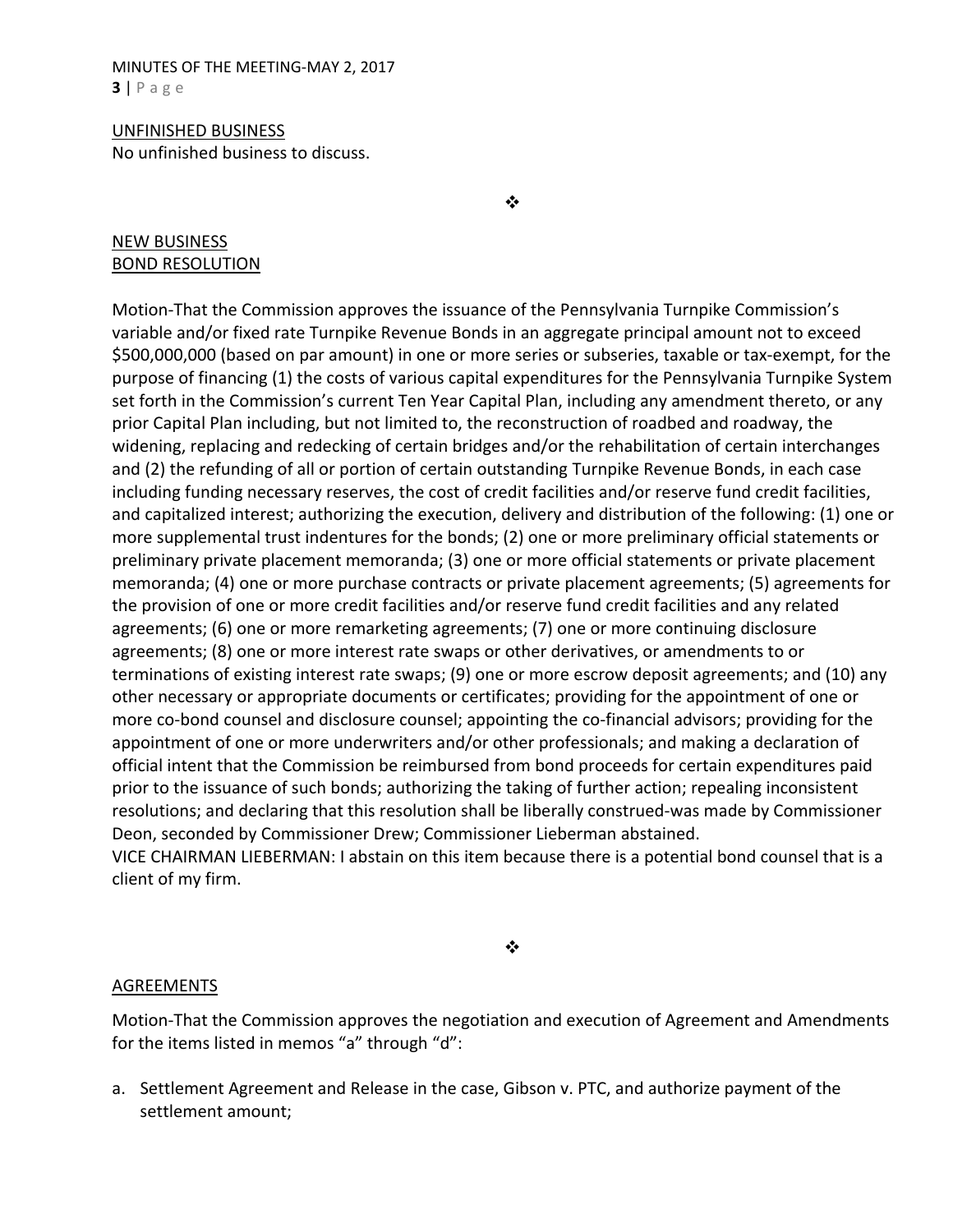# MINUTES OF THE MEETING‐MAY 2, 2017 **4** | Page

- b. Amendment to our agreement with Alliant for COBRA administration and insurance brokerage services, exercising the option to renew the agreement for an additional year (September 24, 2017 – September 23, 2018); at an approximate cost of \$10,000.00;
- c. Amendment to our Interagency Contribution Agreement with the Pennsylvania Department of Transportation (PennDOT) to execute an aerial easement (for the bridge structure) to enable PennDOT to receive federal reimbursement for its work (carrying SR 3020 over the Turnpike) necessary for the reconstruction of Bridge WB‐308 at MP 28.01;
- d. Easement Agreement and a Temporary Construction Easement with the Towamencin Municipal Authority for the Authority to install a sewer line through Commission owned surplus property in Montgomery County; at a payment by the Authority of \$1,894.74.

‐was made by Commissioner Deon, seconded by Commissioners Drew, and passed unanimously.

# ❖

# RIGHT‐OF‐WAY REQUESTS

Motion-That the Commission approves the Right-of-Way Request for the items listed in memos "a" through "c":

- a. Settlement of Right‐of‐Way #14135 (Wayne E. Bisbey), a total take parcel necessary for construction of the Southern Beltway, US 22 to I‐79, by authorizing payment of \$231,500.00 to David K. Dernar, CPA, Executor of the Estate of Wayne E. Bisbey; authorize the appropriate Commission officials to execute the necessary settlement documents; and payment of the settlement funds to the property owner is contingent upon its execution of a Settlement Agreement and Full and Final Release as approved by the Legal Department;
- b. Acquisition of Right‐of‐Way #7224‐A (Larry G. & Mary L. Lederer), a total take parcel necessary for the total reconstruction project from MP A38.00 to MP A44.00 by authorizing payment of \$420,783.08 representing fair market value, pro-rated taxes, recording fees, housing supplement and closing costs to Fuller Brown Land Service, Escrow Agent; authorize the appropriate Commission officials to execute the Agreement of Sale and other documents that may be required for closing; authorize the payment of additional statutory damages as calculated by the Right‐of‐ Way Administrator and approved by the Chief Counsel; and payment of damages to the property owners is contingent upon their delivery of a deed prepared by the Legal Department;
- c. Acquisition of Right‐of‐Way #17745 (Paul Joseph & Kathleen Lynn Demnyan, II), a partial take parcel necessary for construction of the Southern Beltway, US 22 to I‐79, by authorizing payment of \$2,503.38 representing fair market value and pro‐rated taxes to Paul Joseph & Kathleen Lynn Demnyan; authorize the appropriate Commission officials to execute the Agreement of Sale and other documents as may be required for closing; authorize the payment of additional statutory damages as calculated by the Right‐of‐Way Administrator and approved by the Chief Counsel; and payment of fair market value to the property owners is contingent upon the delivery of a deed as prepared by the Legal Department.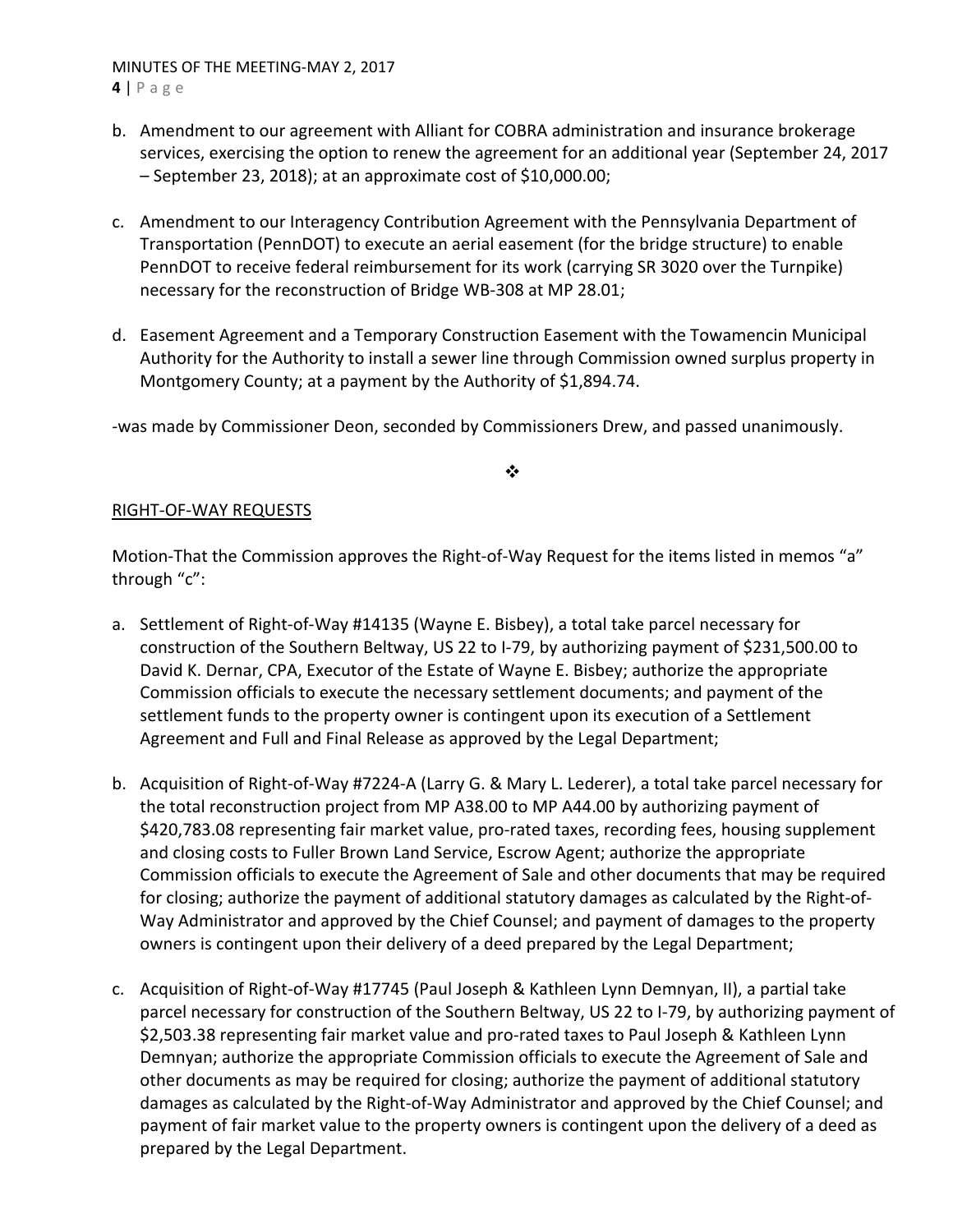‐was made by Commissioner Deon, seconded by Commissioner Drew, and passed unanimously.

## $\frac{1}{2}$

# SUPPLEMENTS

Motion‐That the Commission approves the negotiation and execution of the Supplemental Agreements for the items listed in memos "a‐c & e":

- a. Supplemental Agreement #1 for open-end geotechnical engineering services with Earth, Inc., for an additional \$200,000.00 to respond to geohazards like slope failures and sinkhole occurrences; for a revised not‐to‐exceed amount of \$1,100,000.00;
- b. Supplemental Agreement #1 for open‐end geotechnical engineering services with Gannett Fleming, Inc., for an additional \$200,000.00 to respond to geohazards like slope failures and sinkhole occurrences; for a revised not‐to‐exceed amount of \$1,100,000.00;
- c. Supplemental Agreement #1 for open‐end design services with Tri‐State Design and Development, Inc., for an additional \$100,000.00 to complete the design and protection of traffic for pavement repairs between MP M29.33 and MP M36.05; for a revised not‐to‐exceed amount of \$1,000,000.00;
- e. Supplemental Agreement #1 for transportation improvement study from MP 333.00 to MP 351.00 with Rummel, Klepper & Kahl, LLP, for an additional \$1,000,000.00 to complete the preparation of final study reports that will identify options to improve traffic flow and safety through the corridor and provide assistance with the development and implementation of the recommended improvements; for a revised not-to-exceed amount of \$3,000,000.00.

‐was made by Commissioner Deon, seconded by Commissioner Drew and passed unanimously.

Motion‐That the Commission approves the negotiation and execution of the Supplemental Agreement for the item listed in memo "d":

- d. Supplemental Agreement #1 for final design of the Southern Beltway, US 22 to I‐79 with ms consultants, inc., for an increase of \$4,200,000.00 to continue with final design, studies for widening, coordination with local municipalities, additional utility relocations and right‐of‐way acquisitions, specifications and plans, consultation during construction, and shop drawing review; for a revised not-to-exceed amount of \$15,700,000.00;
- ‐was made by Commissioner Deon, seconded by Commissioner Drew, Commissioner Lieberman abstain.

VICE CHAIRMAN LIEBERMAN: I abstain on this item because a sub‐consultant is a client of my firm (Monaloh Basin).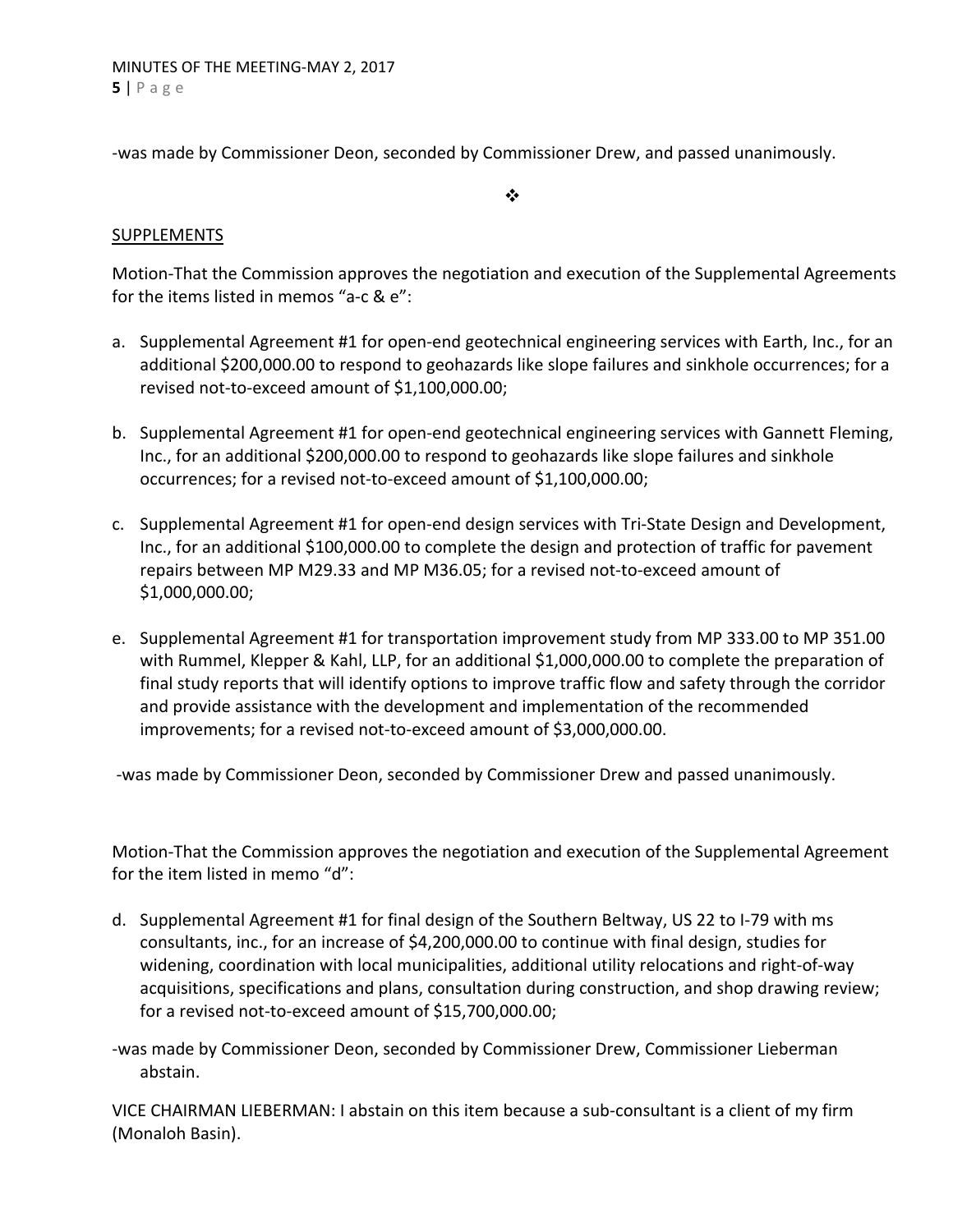$\bullet \bullet$ 

## PURCHASE ORDER

Motion‐That the Commission approves the Change Order to the agreements for plow blades, hardware and accessories (November 2015 – June 30, 2017), to purchase additional equipment at a lower cost through Ironhawk:

| Winter Equipment Co., Inc. |            | ( \$310,000.00)                           |
|----------------------------|------------|-------------------------------------------|
| Ironhawk Industrial        | 310,000.00 |                                           |
| TOTAL ADDITIONAL AWARD:    |            | 0.00 Transferring funds between contracts |

‐was made by Commissioner Deon, seconded by Commissioner Drew, and passed unanimously.

 $\frac{1}{2}$ 

# CONTRACT AWARD

Motion‐That the Commission approves the Award of Contract #EN‐00189‐03‐02 for sinkhole repairs between MP 199.26 and MP 312.03, to the lowest responsive and responsible bidder, Bi State Construction Co., Inc.; at a not‐to‐exceed amount of \$2,000,000.00‐was made by Commissioner Deon, seconded by Commissioner Drew, and passed unanimously.

❖

# CHANGE ORDER

Motion‐That the Commission approves Change Order #4 for Contract #A‐049.00R001‐3‐02 for bituminous overlay between MP A48.90 and MP A59.34 with New Enterprise Stone & Lime Co., Inc., for a 199‐day time extension to complete additional bituminous patches required on the project‐was made by Commissioner Deon, seconded by Commissioner Drew, and passed unanimously.

## $\bullet^{\bullet}_{\bullet} \bullet$

# PSPC AWARD

Motion‐That the Commission approves the award of services and authorize the negotiation and execution of an agreement with the selected firm for T00048, open‐end environmental services systemwide;

- A.D. Marble & Company-AWARDED
- Lotus Environmental Consulting, LLC
- HDR Engineering, Inc.

‐was made by Commissioner Deon, seconded by Commissioner Drew, and passed unanimously.